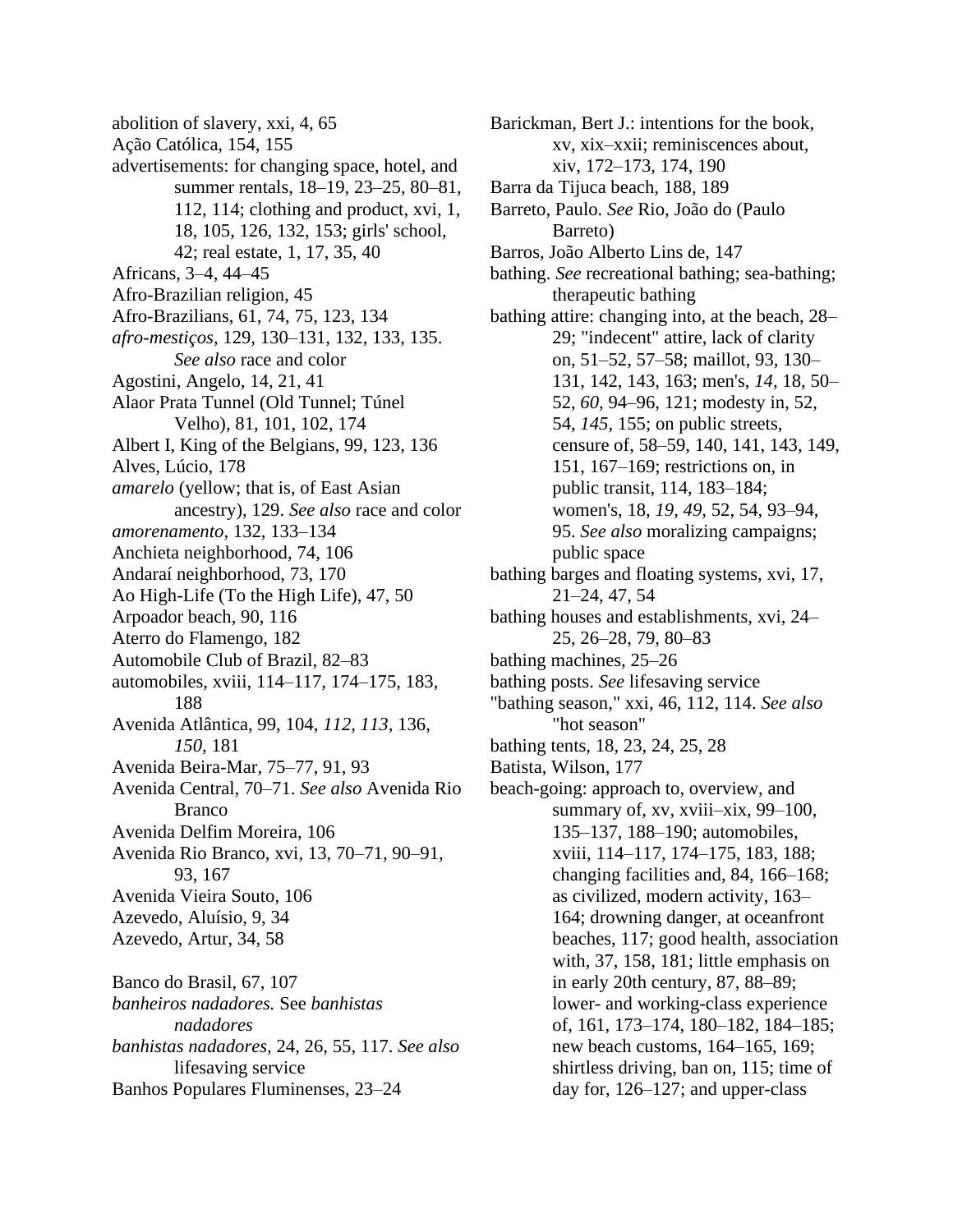identity, 169–171; without seabathing, xv, 100, 103, 137. *See also* class; moralizing campaigns; nudism (naturalism); race and color;

suntanning; specific names of beaches

- beach rats (thieves), 29
- *Beira-Mar,* 105
- Benedetti, Lúcia, 170–171
- Bernhardt, Sarah, 80
- Biarritz, desire to create Brazilian, xviii, 64, 81–82, 85, 90, 114
- Binóculo (columnist): on Copacabana, 82, 163; on fashionable beach-going and promenading, 91, 93, 98, 126–127, 140, 141–142, 163
- Blacks, freed, 4
- Blanco, Billy, 178
- Bolsa de Valores (gay beach), 177–178, 186
- Boqueirão do Passeio beach: bathing at, contemporary descriptions of, 47–48, 50–51, 62; bathing houses at, xvi, 23, 24–25, 26, 27–28, 29–30, 55; drownings at, 19, 29; elimination of, xvii, 13, 75, 77; as location for therapeutic bathing, 31; nude and indecently dressed bathers, arrests of, 56, 57, 59–61; trash on, 13
- Borges, Manoel Francisco, 124
- bossa nova, 173, 174, 178, 186
- Botafogo administrative region, 175
- Botafogo beach, 13, 17, 19, 25, 44, 189–190
- Botafogo Cove, 15, 17, 46, 47
- Botafogo neighborhood, 6, 8–9, 21, 73, 86, 90, 97
- Braga, Rubem, 153, 178
- Braguinha (Braga, Carlos Alberto Ferreira), 173
- Brahma Brewery bar, 103
- *branco* (white), 128–129. *See also* race and color
- Brito, Chermont de, 129–130
- Brizola, Leonel, 173, 183, 188
- BRock (Brazilian Rock), 188
- buses and bus lines, 7, 8, 173–174, 183–185, 188–189

cabanas, 25, 77, 84, 166 Café Filho (João Fernando Campos), 175 Caju beach, 13, 16–17, 30, 33, 35, 78, 166 Calabouço beach, xvii, 77, 140, 166, 189–190 Calógeras, Michel, 20, 29, 30 Câmara, Jaime de Barros, 155, 156 *Careta,* 91 "Carioca custom." *See* sea-bathing Cariocas: "bathing season" of, xxi, 46, 112, 114; daily schedules of, 10–11; leisure activities of, 36; meaning of term, xv; public service, employed in, 66; sea-bathers, numbers of, 27–28, 30; sea-bathing practices, of, xvi–xvii, 1, 10, 12, 28–30, 64; swimming, knowledge of, 20–21, 42; "true Cariocas," 168, 169. *See also* beachgoing; "hot season"; Rio de Janeiro; sea-bathing cartoons on sea-bathing: commentary on, 14, 18, 21, 34–35, 51–52, 53, 57; figures, *14, 19, 35, 52, 60*; *Rio Nú* (Naked Rio), 55 *Casa de Pensão* (Azevedo, Aluísio), 34 *casas de banhos. See* bathing houses and establishments Castro, Jorge, 177 Castro, José de, 118 Catete neighborhood, 6, 17 Catumbi neighborhood, 6 Cavalcânti, Amaro, 119 Caymmi, Dorival, 177 Celso, Maria Eugênia, 125–126 Chabas, Madame, 103 Chateaubriand, Assis, 165 "chave, A" (Machado de Assis), 21, 46, 54 cholera, 3, 38, 69 Cidade Nova (New City), 6 City Improvements (sewer company), 15 Clapp Filho, João, 122

class: "family" bathers, sense of social rank, 58–61, 62; *farofeiros* controversy, 173–174, 188, 189; invoking, to avoid restrictions, 160–163, 165–166, 169; lack of social segregation on beaches, 58–59, 61–62, 98; regulation of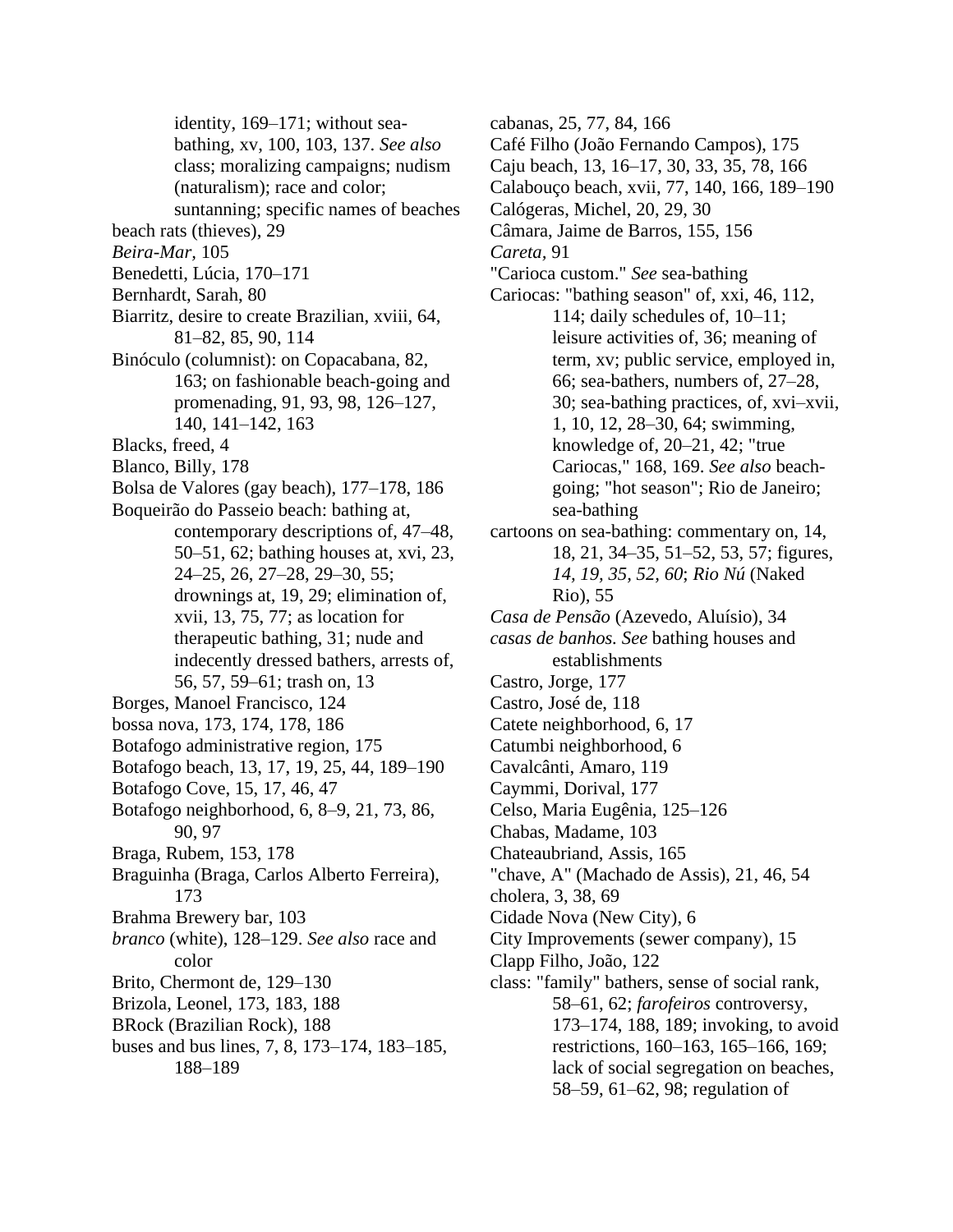lower-class behaviors, 56–57, 162; rules of public space, and, 53; seabathing and, xvi, 12, 19–20, 28–29, 30, 36, 58. *See also* moralizing campaigns; police; social geography Coelho Neto, 140 coffee, 4–5, 66–67 color. *See* race and color Communists and anticommunists, 138, 155– 156, 173 "Como uma Onda" (Santos), 188 Companhia da Cidade da Gávea, 81–82 Companhia Docas de Santos, 108 Companhia Ferro-Carril do Jardim Botânico, 81, 101–103 Companhia Negra de Teatro de Revista, 133 "Com que roupa vou?" (Rosa), 146 Condominium Law (1928), 110 Confederação Católica do Rio de Janeiro, 154 *Copacabana, O,* 105, 118 "Copacabana" (Farney), 173, 176 "Copacabana à noite" (Batista; Castro), 177 Copacabana beach: bathing establishments, proposals for, 81–83; as diverse, democratic space, 173–174, 180–182, 184; drowning danger at, 117; early growth and development of, 101–103; fame within Brazil, 89; Grande Hotel de Copacabana, 80–81; Mère Louise restaurant and cabaret, 103; Pensão Oceânica, 103; Praça do Lido, 84; as prestigious and socially exclusive space, 90, 100, 136, 165–166, 167; sidewalk "wave" mosaic, 104, 181; tram service for, 81, 101–103; widening of, 181. *See also* Avenida Atlântica; beach-going; Copacabana Palace Hotel; drownings; lifesaving service; moralizing campaigns; race and color; suntanning Copacabana district, 105 Copacabana neighborhood: apartment buildings in, *109,* 110–111, 136–137, 175, 179–180; *avenidas (vilas),* 108; *Copacabana, O* (newspaper), 105, 118; "golden age," 174–177, 181;

growth and development of, xviii, 103–104, 105, 175–176; household income, 175; infrastructure investment in, 105–106, 137; *palacetes,* 108, *109*; population size, 105, 111–112, 179; "the old 200 *[o antigo 200]*" apartment building, 187–188; as upper-middle and upperclass destination, 86, 100, 107–108, 110, 111–112, 114; working-class residents of, 108; Zona Sul, as part of, 73–74. *See also Beira-Mar;* Copacabana beach; Copacabanenses Copacabana Palace Hotel, 85, 108, 112, 136, 175, 177–178 Copacabanenses, 176, 180 Correia, Rivadávia da Cunha, 80 *Correio da Manhã,* 110, 130, 131, 142, 161, 163, 183 *Correio Mercantil,* 23, 58 Corte (Court), xx *cortiço, O* (Azevedo, Aluísio), 9 *cortiços* (tenements), 8–9, 72, 104 Costa, Gal, 187 Costa, Luiz Edmundo de Melo Pereira da. *See* Edmundo, Luiz Costa Pinto, Luiz de Aguiar, 74–75 Criminal Code (1830), 57–58 cruise ships, 86, 87 *Cruz, A,* 154 Cruz, Oswaldo, 69–70 curfew, city, 10 Dantoni, Renato, 152–153 "Deixa a Lua Sossegada" (Braguinha; Ribeiro), 163 Departamento de Ordem Política e Social (DOPS), 138 *desbunde,* 186–187 dictatorship, Estado Novo (1937-1945). *See* Vargas, Getúlio dictatorship, military (1964-1985), xxi, 138, 186–187 "Do Leme ao Pontal" (Maia), 189–190 *Dom Casmurro* (Machado de Assis), 20–21,

46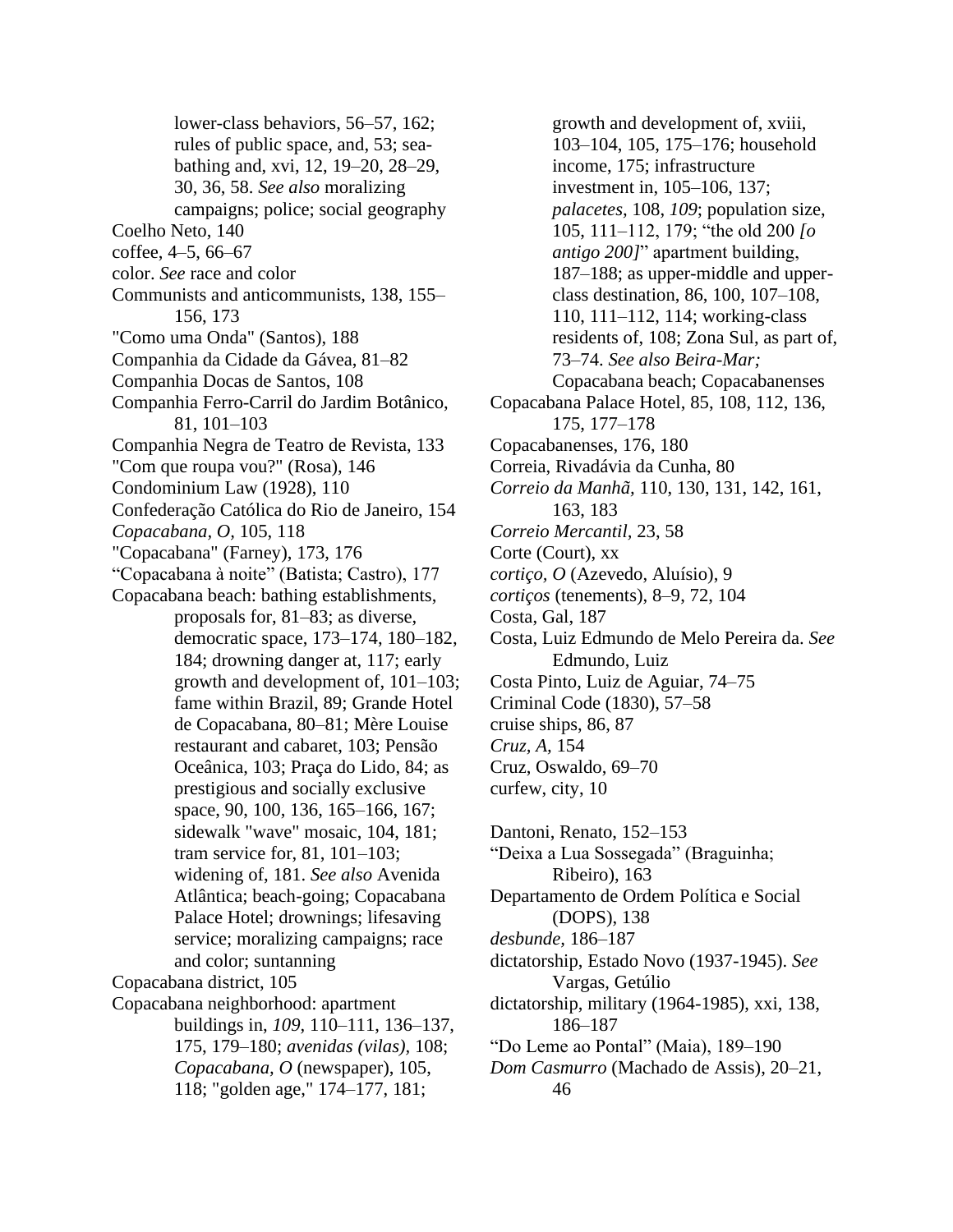Dompré, Frederico, 165 d'Ordan, François Alphonse Cot, 24, 26, 27 Doutor Semana (fictional character), 39, *40* drownings: danger of, at oceanfront beaches, 117; legislation to prevent death from, 26; males as majority of victims of, 20; newspaper reports on, 19–20; police reports on, xvi, 1, 29; Sociedade de Socorros Balneários, 117; swimming, knowledge of, 20– 21, 42; victims of, 19–20, 28, 117– 119. *See also* lifesaving service Drumond, Pilar, 147 Durão, José Ferraz de Oliveira, 33, 41 Dutra, Eurico Gaspar, xxi, 138, 153 Dutra, José Antônio, 5–6 economic crisis of 1929–1930, 67 Edmundo, Luiz, 31 Edward VIII, King of Great Britain, 100 Eiras, Manoel Joaquim Fernandes, 19, 33 electric lighting, 104, 106, 136 Engenho Velho neighborhood, 6 enslaved persons: abolition of slavery, xxi, 4, 65; color and racial hierarchies, 11; drowning victims, 19–20; population, in Rio, 3–4, 44; sea-bathing, xvi, 13, 28, 30, 44–45, 56, 58–59; swimming ability of, 20; targeting, by police, 9 Estácio neighborhood, 6 eugenics (neo-Lamarckian), 127–128, 134, 135 Farney, Dick, 173, 176, 178 *farofeiros* controversy, 173–174, 188, 189 *Fa-tal: Gal a Todo Vapor* (Costa), 187 favelas, xvii, 69, 72, 75, 104, 108, 180–181 Fawcett, Fausto, 188 Federal District: automobile registrations in, 114–115, 116; Avenida Atlântica construction, 104; bathing establishments, overseeing concessions for, 79; as industrial center, 67–68; lifesaving service, organization of, 118; "official tourist season," establishment of, 88; port,

construction of, 69; public health campaign, 69–70; Rio de Janeiro designated as, xx, 65; urban reforms, 70–71. *See also* Pereira Passos, Francisco

Ferreira Filho, João Antônio, 187

Figueiredo Magalhães, Francisco Bento Alexandre de, 80–81

- Flamengo beach: bathing attire, controversy over, 93–96; beach-going at, 147, *148,* 189; columnists, writing about, 91, 93, 98; "hot season" (November– March), photo spreads of, 91; moralizing campaigns, focus of, 140; as prestigious beach, xvii, 47, 90–91; sand, mining from, 12; sea-bathing at, 17, 26–27, 30, 46, 50, 77, *92*; suntanning, difficulty of, at, 127; trash on, 13; upper-class bathers at, 47, 58, 90, 91, *92,* 93, 96. *See also* Avenida Beira-Mar; Avenida Rio Branco; lifesaving service
- Flamengo neighborhood, 6, 8–9, 73, 86
- Fleiüss, Henrique, 21, 30, 39
- Fletcher, James C., 12, 15, 20, 30, 46, 53
- flirting and courtship, *14,* 51, 54–55
- *Flying Down to Rio,* 89
- Fontoura, Manoel Lopes Carneiro da, 140, 142
- football (beach soccer): adoption and popularity of, 36, 42, 43, 140, 143, 179, 180–181; restrictions and enforcement against, 141, 144, 147, 149, 151
- França, Maurício, 118–119
- Franck, Harry, 56, 111
- free men and women of color, 4, 11–12
- free poor: drowning victim, 28; population, in Rio, 6; sea bathing among, xvi, 12, 17, 28–29, 30, 56, 58; targeting, by police, 9
- freshwater baths, 40, 50
- Freyre, Gilberto, 53, 133–134
- Fuss, Peter, xxii, 108, *109,* 110, *121,* 137, *148*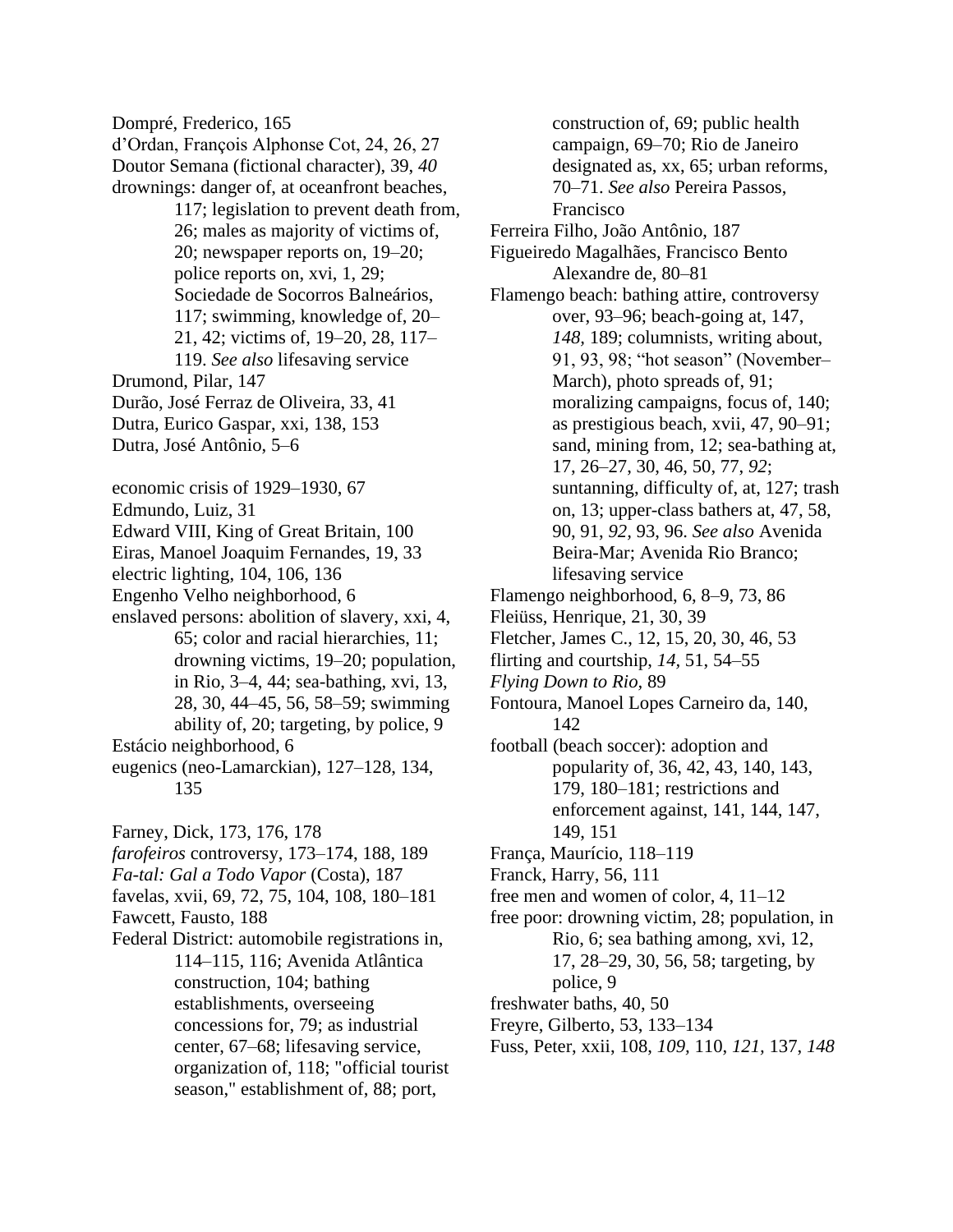"Garota de Ipanema, A" (Jobim; Moraes), xv, 157 Gávea neighborhood, 74 gay men, 177–178, 186 *Gazeta do Banho,* 24 *Gazeta do Rio de Janeiro,* 9 gender-based rules of public space, 20, *52,* 53, 157–158 General Directorate of Hygiene and Public Assistance, 26, 118, 119 geography. *See* social geography; symbolic geography George VI, King of Great Britain, 100, 136– 137, 146 Gerocinó neighborhood, 74 *Girândola de amores* (Azevedo, Aluísio), 34 "Girl from Ipanema, The" (Jobim; Moraes), xv, 157 Glória beach, 13 Glória neighborhood, 6, 12, 61, 97 Góes Filho, Coroliano de Araújo, 142 Goulart, João, 179 Grajaú neighborhood, 73, 182 Grande Hotel (Guarujá), 86 Grande Hotel Balneário, 19 Grande Hotel de Copacabana, 80–81 Grande Palácio Flutuante, 47 Guanabara Bay, xvi, 1, 2, 13–14, 73, 87–88, 182 Guanabara Palace, 99, 136 Guarujá bathing resort, 25, 36 Guinle, Carlos, 177 Guinle, Otávio, and Guinle family, 108, 136 heliotherapy, 127 Hospital da Santa Casa de Misericórdia, 15– 16 Hotel Balneário da Urca, 37, 84 Hotel dos Estrangeiros, 18 Hotel Leblon, 173 "hot season," 1, 37–40, 91. *See also* "bathing season" Humaitá, 74 hygienist ideology and sea bathing, 41–45

immigration. *See* migration and immigration *indígena* (Indigenous), 129. *See also* race and color Indigenous influences on sea-bathing, 45 "inimigos da família, Os," 155–156 Ipanema beach: bathing resort, plans for, 83; *desbunde,* as location for, 186–187; *farofeiros* controversy, 173–174, 188, 189; *Praia de Ipanema* (Théo-Filho), 83–84; as prestigious and socially exclusive space, 100, 165–166, 167; remoteness of, in 1910s, 56; sewerage project, 186. *See also* lifesaving service; suntanning Ipanema neighborhood, 73–74, 100, 103–104, 105–106, 110, 178 Iracema (columnist), 82, 91 Isabel, Princess, 65 Jacarandá, Conrado, 155 Jardim Botânico neighborhood, 74 João VI, King, xx–xxi, 4, 9, 16–17, 32–33, 57, 99 Jobim, Tom, xv, 157, 178 Juventude Feminina Católica, 155 "Kátia Flávia" (Laufer; Fawcett), 188 Kehl, Renato, 128 Kellerman, Annette, 94 Kidder, Daniel P., 12, 15, 20, 30, 46, 53, 80 kiosks, 70, 72 Lacerda, Carlos, 175 Lafer, Horácio, 175 Lagoa administrative region, 105, 175 Lagoa neighborhood, 74, 182 Lapa neighborhood and beach, 13, 28, 56, 77,

Laranjeiras neighborhood, 6, 8–9, 73, 86, 90–

Largo do Paço, 6, 13, 17, 22, 23, 30, 77. *See also* Praça XV de Novembro

176

Laufer, Carlos, 188

91, 97, 182 Largo do Machado, 91 Largo Dom Afonso, 93

illiteracy, 44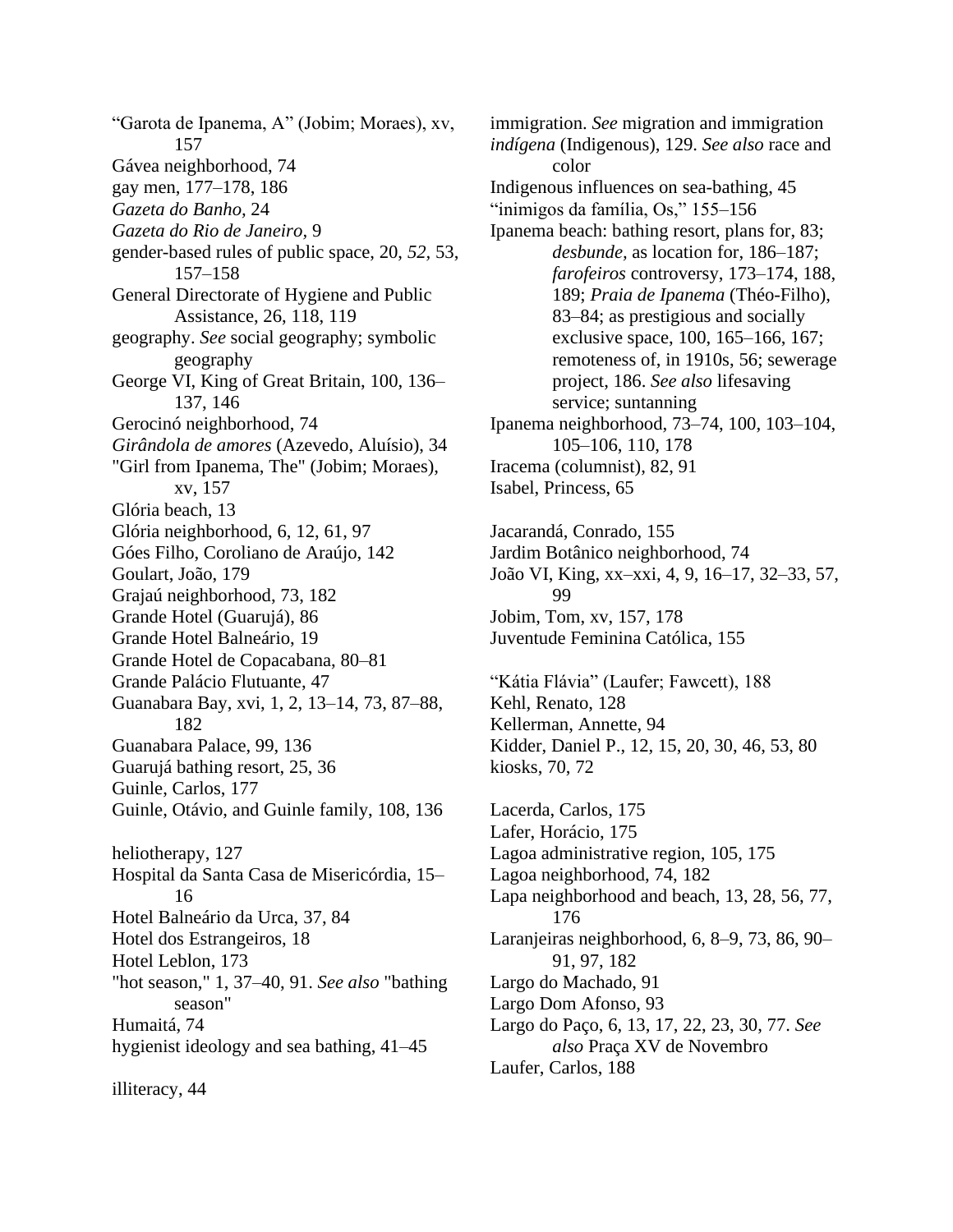laws, municipal, and bathing establishments, 26 Leblon beach, xv, xviii, xix, 149, 173. *See also* lifesaving service Leblon neighborhood, 73–74, 96, 106, 110, 175, 178, 186. *See also* symbolic geography Legião de Decência, 156, 162 Leite, Elviro José ("China," originally named Guaraciaba), 123 Leme beach, 81, 103, 149, 152–153, 189–190. *See also* lifesaving service Leme neighborhood, 105, 110, 174–175, 178, 186 Lemos, Raul Kennedy, 84 lifeguards. *See* lifesaving service lifesaving service: *banheiros nadadores,* 24, 26, 55, 118; Dia do Banhista, 124; establishment of, 100; lifeguards, 123–125; lifesaving inventions, 22; lifesaving posts, xviii, 119–121; lifesaving societies, 117; May 1917 decree, 117, 121, 122; municipal laws and, 26; official bathing hours, 122– 123. *See also* bathing attire; beachgoing; drownings; sea-bathing Liga de Amadores de Football de Areia, 143. *See also* football (beach soccer) Lima Câmara, Antônio José de, 138, 151, 153 *línguas negras* (black tongues), 105 Lopes, Tomás, 21 Lott, Henrique, 175 Luccock, John, 4, 17, 20 Lúcia, Clara, 126, 137 Luzardo, João Batista, 144, 145, 146, 147, 160, 165 Lydia, Carmen, 94 Machado de Assis, Joaquim Maria, 20, 21, 46, 54 Madureira neighborhood, 74 Maia, Tim, 189–190 maillot, 93, 130–131, 142, 143, 163 Malta, Augusto, 106, 107–108 Maria Angu (Ramos) beach, 78, 119, 140, 166, 185

Maria I, Queen, xx–xxi, 99

- Marques Porto Tunnel (New Tunnel; Túnel Novo), 81, 174–175
- Marx, Burle, 181
- Meireles, Cecília, 114
- Melo, Afranio, 185
- Melo, João Batista de, 174
- Melo, Oswaldo, 185
- men: challenges to authority of, by police, 159; gender-based rules of public space, *52,* 53, 157–158; as majority of drowning victims, 20; as majority of sea-bathers, 29; *mirones* (voyeurs), 54; public comportment of while seabathing, 50–51. *See also* bathing attire; flirting and courtship; moral ambiguities of sea-bathing; moralizing campaigns
- Mère Louise restaurant and cabaret, 103
- migration and immigration, 66, 77–78, 111
- Miranda, Carmen, 77
- Miranda, Ivony, 185
- miscegenation and national identity, 132–134
- Moncorvo Filho, Artur, 127
- Moraes, Vinícius de, xv, 157, 174
- moral ambiguities of sea-bathing: "indecent" bathing attire, lack of clarity around, 51–52, 57–58; indecently dressed bathers, complaints about, 58–59, 62; indecently dressed bathers, policing, 57, *60,* 62; informal mixing of the sexes, 51, 53–55; public display of partially undressed bodies, 62, 154; voyeurism on the beach, 54–55. *See also* bathing attire; class; moralizing campaigns; nude sea-bathing; public space
- moralizing campaigns: approach to, overview, and summary of, xviii–xix, 138–139, 168–171; 1917 police measures for indecency, 95–96; 1931 regulation, 144–145, 165; beach activities, complaints and restrictions against, 140, 144; beach attire on public streets, 140, 141, 143, 149, 151, 167– 169; football (beach soccer) as target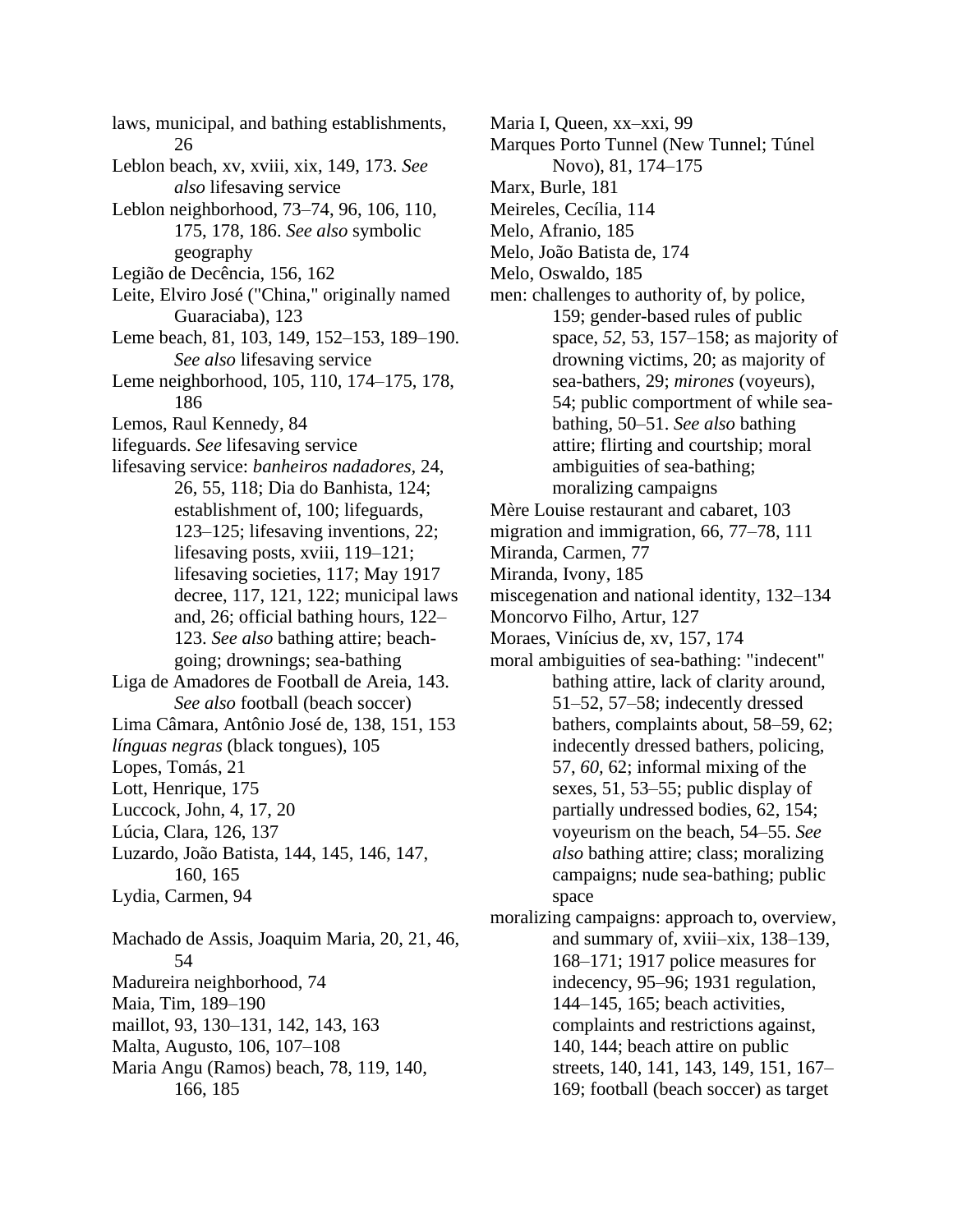of, 141, 143, 144, 147, 149, 151; men, shirtless, 143, 147, 151–152, 158, 163; men's clothing, restrictions on, 140, 141, 145, 146–147, 151, 156– 157; modesty and chastity for women, concerns about, 153–156; moral panic narratives, 156, 164; official bathing hours implemented, 144, 146; police, criticisms of, 142, 146, 151, 158–161; Polícia Especial, deployment on beaches, 151–153; policing, demands for, 139–140, 148; policing, relaxation of, 142–143, 146; protests, humorous, against, 146, 161–162; results of, 148–149; targets of, 139, 149; women's clothing, restrictions on, 140, 141, 144–146, 147, 149. *See also* class; nudism (naturalism); police Morro do Castelo (Castle Hill), 37, 77, 190 Naylor, Geneviève, xxii, *113, 150* Negrão de Lima, Francisco, 181, 186 Neves, Tancredo, 175 *Nossa Sociedade,* 110 *Notorious,* 89 nude sea-bathing, 55–59, 62 nudism (naturalism), 146–147, 148, 153, 154, 158, 163, 165 Old Republic, xxi, 65, 67 *Ordem, A,* 154–155 Ouseley, William Gore, 17, 25, 46 Ouvidor Street, 18 Paraíba Valley, 5, 66, 67 *pardo* (brown), 74, 129, 132. *See also* race and color *pardos* (individuals of mixed African and European ancestry), 4, 12, 74, 134 Pavuna neighborhood, 74 Pedro I, Emperor, xvi, xxi, 8, 17, 55–56 Pedro II, Emperor, xxi, 8, 33, 39–40, 65 Pedrosa, Milton, 169 Penal Code (1890), 57–58

Penalva, Álvaro de, 115, 160

Penha beach, 78, 166

- Pereira Passos, Francisco, 64–65, 69, 83, 104. *See also* Federal District
- Petrópolis, 38, 40, 93
- photographs and "*instantâneos* [snapshots]," 90–91
- Pinho, Wanderley, 164, 165–166
- Pinto, Bernardo Eugênio de Oliveira, 43
- police: 1917 measures for indecency, 95–96; class and color of, criticisms based on, 160; Departamento de Ordem Política e Social (DOPS), 138; Divisão de Polícia Política e Social (DPPS), 138; Guarda Real de Polícia, 9; middle and upper-class view of, 162–163; nude and indecently dressed bathers, arrests of, 56, 57, 59–61; Penal Code (1890), 57–58; police chiefs, independence of, 139; Polícia Especial (PE), 151–153. *See also* moral ambiguities of sea-bathing; moralizing campaigns
- pollution. *See* sewage and sewers; trash and trash collection
- Pombeba, 33
- Pongetti, Henrique, 176
- Porto, Sérgio, 106–107
- Porto de Inhaúma beach, 78, 140
- Portugal, sea-bathing in, 45
- *postos de salvamento* (lifesaving posts). *See* lifesaving service
- Praça do Lido, 84, 119
- Praça XI neighborhood, 78
- Praça XV de Novembro, 6, *71,* 77–78. *See also* Largo do Paço

*Praia de Ipanema* (Ipanema Beach; Théo-Filho), 83–84

- "Praia de Ramos" (Melo, Afranio; Melo, Oswaldo; Miranda, Ivony), 185
- Praia Vermelha, 189
- Preta, Stanislaw Ponte. *See* Porto, Sérgio
- *preto* (Black), 74, 128–129. *See also* race and color
- *pretos* (Black individuals), 74
- private space, 53
- prostitution, 58, 59, 61, 177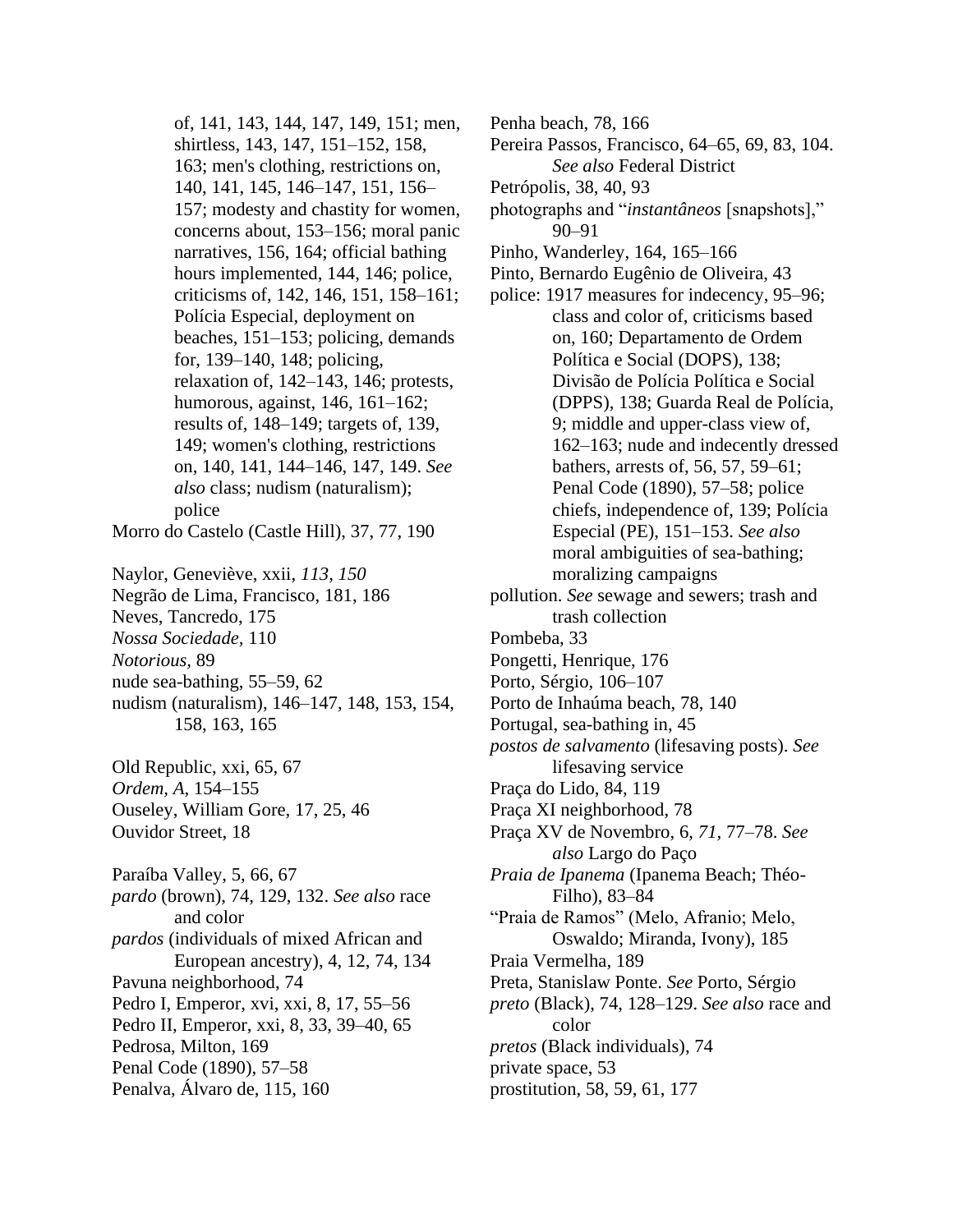Provenzano, Claudionor, 43

- public health, 14–16, 40–45, 69–70, 73. *See also* cholera; sewage and sewers; trash and trash collection
- public space: Copacabana and Ipanema beaches as socially exclusive, 165– 166, 167; gender-based rules and, 20, *52,* 53, 153–154, 157–158; informal mixing of the sexes in, 51, 53–55; *mirones* (voyeurs), 54; norms changed by beach-going and sea-bathing, 52– 53, 62, 168–169; "the street" as masculine space, 53
- race and color: 1872 census, 4; 1940 census, 74; *amorenamento,* 132, 133–134; census and survey color choices, 128– 129; color hierarchies, 11–12; *farofeiros* controversy, 173–174, 188, 189; hair as proof of race *(prova racial),* 130; location of residence, correlations with, 74; *mestiços,* 129, 130, 132, 133, 135; miscegenation, 132–134; *moreno,* definitions of, 132; police, criticism of based on, 160; racial color and tanned color, relationship between, 128, 129–130, 131, 135; social context and, 131; "whiteness" and white identity, 11, 130–131, 134–135. *See also* suntanning railways, xvii, 8, 73, 78, 96. *See also* trams and streetcars Ramos (Maria Angu) beach, 78, 119, 140, 166, 185 Rebouças Tunnel, 173–174, 182 recreational bathing, 32, 46–47, 50, 62. *See also* bathing barges and floating
- systems; bathing houses and establishments; bathing tents Recreio dos Bandeirantes beach, 188, 189 redemocratization, 187, 188 Resende, Ciro Rio-Pardense, 153 *Revista da Semana,* 91 *Revista de Copacabana,* 170–171
- *Revista Illustrada,* 21
- Revolution of 1930, xxi, 67, 144
- Ribeiro, Alberto, 173
- Ribeiro, Bento, 79
- Río, Dolores del, 89
- Rio, João do (Paulo Barreto): as chronicler of Rio de Janeiro life, 24; on sea-bathing ("Carioca custom"), xvi, 26, 27–28, 30, 50, 55, 62; witnessing change around sea-bathing, 64, 115
- Rio Comprido neighborhood, 6, 182
- Rio de Janeiro: approach to and overview of, xvii–xviii, xx–xxi; "bathing season," xxi, 46, 112, 114; city ordinances (1838) on sea bathing, 56, 57; disparities across neighborhoods, 74; downtown streets, bathers in, 166– 167; economic growth in, 4–5, 66–68; Europeanizing (civilizing) of, xvii, 9– 10, 57, 62, 70–72; fresh water, access to, 40–41, 73; geographic expansion of, 6–8, 66; laws, municipal, and bathing establishments, 26; middle class in, 5–6, 68; migration and immigration to, 66, 77–78, 111; as national capital, 1822-1960, 4; as Neutral Municipality, xx; population, growth of, 2–3, 6, 65–66; Portuguese Empire, as capital of, xx–xxi, 4; poverty in, 6, 44, 69, 75, 109–110; symbolic geography in, 170–171; transportation infrastructure, 81, 98, 101, 102, 173–174, 182–185, 188– 189; upper-class social circles, 68–69; working class, urban, in, 68; Zona Sul, investments in, 105–106. *See also* Cariocas; Federal District; social geography *Rio de Janeiro do meu tempo, O* (Edmundo), 31 Rio de Janeiro Tramway, Light & Power Company, Ltd., 84, 99, 136 Rio Grande (in Rio Grande do Sul state), 36– 37
- *Rio Nú* (Naked Rio), 55
- Rivadávia, Bento, 118
- River Plate republics, 36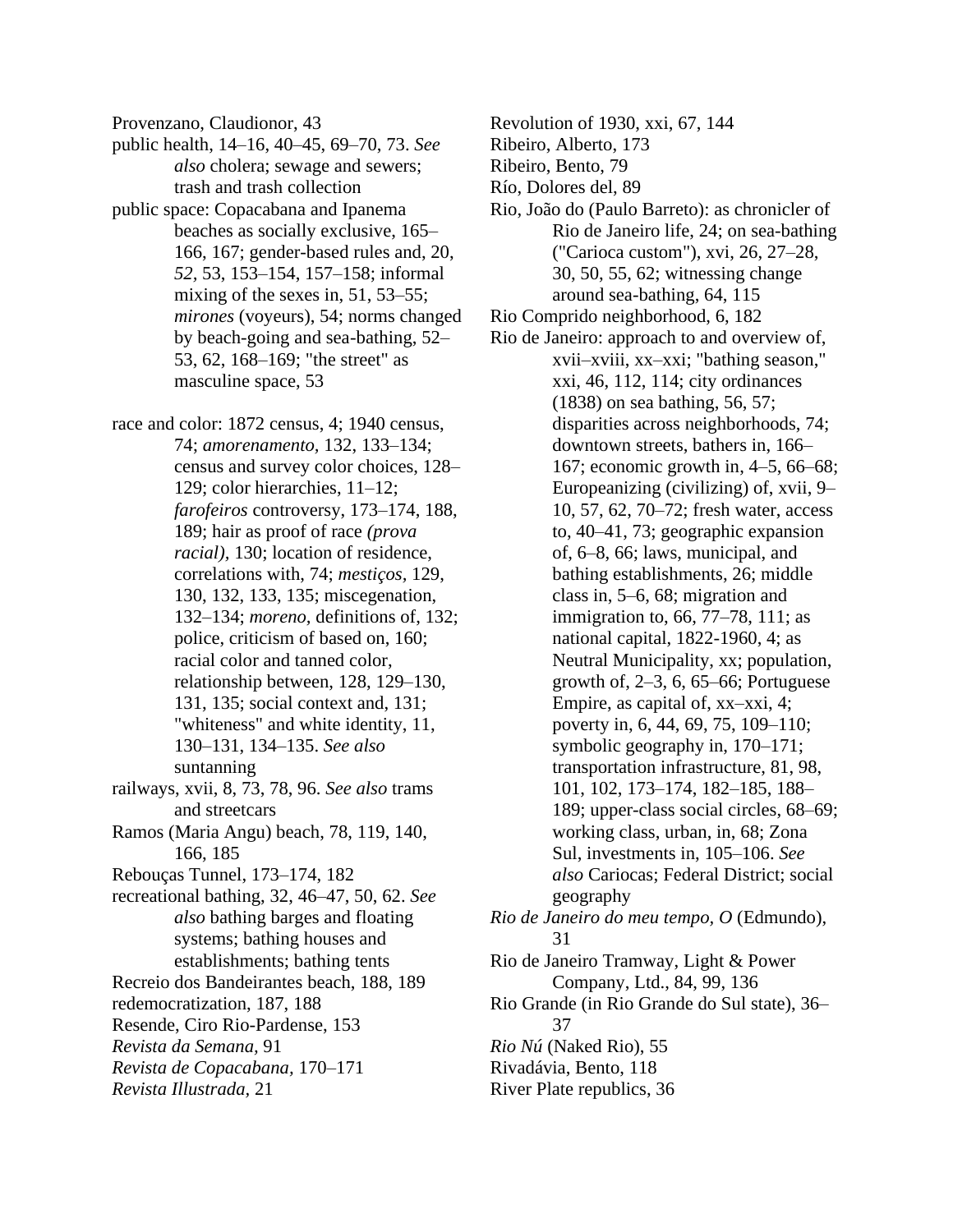Roman Catholic Church, 154–156 Rosa, Noel, 146 rowing, xvi–xvii, 42–43 Rua Leopoldo Miguez, 107 Rua Montenegro, 174, 178 Russell beach, 13, 23, 25, 33, 77 Sá, Carlos Correia de, 124 "Sábado em Copacabana" (Caymmi; Guinle), 177 Saco do Alferes beach, 12, 33 Saliture, Abraão, 43 Salubridade (company), 23–24 sand, mining of, 12 Santa Bárbara Tunnel, 182 Santa Luzia beach: bathing, swimming, and diving at, 42, 48, *49, 76,* 77; bathing houses at, xvi, 26, 27, 30, 48, 55, 77; bathing tents, rolling, 25; elimination of, xvii, 13, 77; moralizing campaigns and, 96, 140; open-air sewage trench near, 16; theft, against bathers, on, 29 Santa Teresa neighborhood, 6 Santos, Lulu, 188 Santos beach and resort, 36, 86 Santos port, 5, 66–67, 108 São Conrado beach, 81, 188, 189 São Cristóvão imperial palace, 33 São Cristóvão neighborhood, 6, 8 São Paulo (state), 5, 25, 36, 66–67, 86 Sapucaia Island, 13 Saudade beach, 13, 26, 27 Saúde beach, 59 Schlichthorst, Carl, 17, 53, 56, 80 schools, and sea-bathing, 42 sea-bathing: approach to, overview, and summary of, xv–xvii, 1–2, 30, 31–32, 61–63; bathers, number of, 27–28, 30; bathing barges and floating systems, xvi, 17, 22–24, 47, 54; bathing houses and establishments, xvi, 24–25, 26– 28, 79, 80–83; "bathing season," xxi, 46, 112, 114; *vs.* beach-going, 62–63; changing clothes at the beach, xvi, 18, 28–29; classes and backgrounds engaging in, 12, 19–20, 28–29, 30,

36, 58, 98; hygienist ideology, 41–45; industry, xvi, 30; inventions, patent requests for, 21–22; locations preferred for, 12–13, 90; nude, 55–59, 62; practices of Cariocas, xvi–xvii, 1, 10, 12, 28–30, 64; public comportment during, 50–51; restrictions on, 121–122; segregation by sex, 53–54; social tensions around, 58, 59, 61–62; theft from bathers, 29; times preferred for, 10, 11, 12; travelers' accounts of, 17. *See also* advertisements; bathing attire; "hot season"; public health; public space; recreational bathing; therapeutic bathing seawater, as cleansing, 15, 16 Second World War, 111, 116 segregation: racial, xvii; residential, by class, 74; by sex, 53–54; social, xvii, 74, 83; social, lack of on beaches, 58–59, 61– 62, 98; spatial, xvii, 74 Senhor dos Passos Street, 58, 59, 61 Serra da Carioca, 6, 73 Serzedelo Correia Square, 81 sewage and sewers, xvi, 10, 15–16, 106, 181, 186 shuttlecock, 140, 149, 164 sidewalk "wave" mosaic, 104, 181 slaves. *See* enslaved persons *Sobrados e mucambos* (Freyre), 53 social geography: approach to, overview, and summary of changes and trends, 64– 65, 96–98; Baixada Fluminense, 73; city center ("the city"), 72–73; race and residential location, 74; of upperclass behavior, 90–91. *See also* Copacabana beach; Federal District; Flamengo beach; race and color; tourism; Zona Norte; Zona Sul social tensions, 58, 59, 61–62 spas, 41 streetcars. *See* trams and streetcars suburbs: growth of and infrastructure in, xvii, 8, 73–74, 96, 106; sea-bathing and